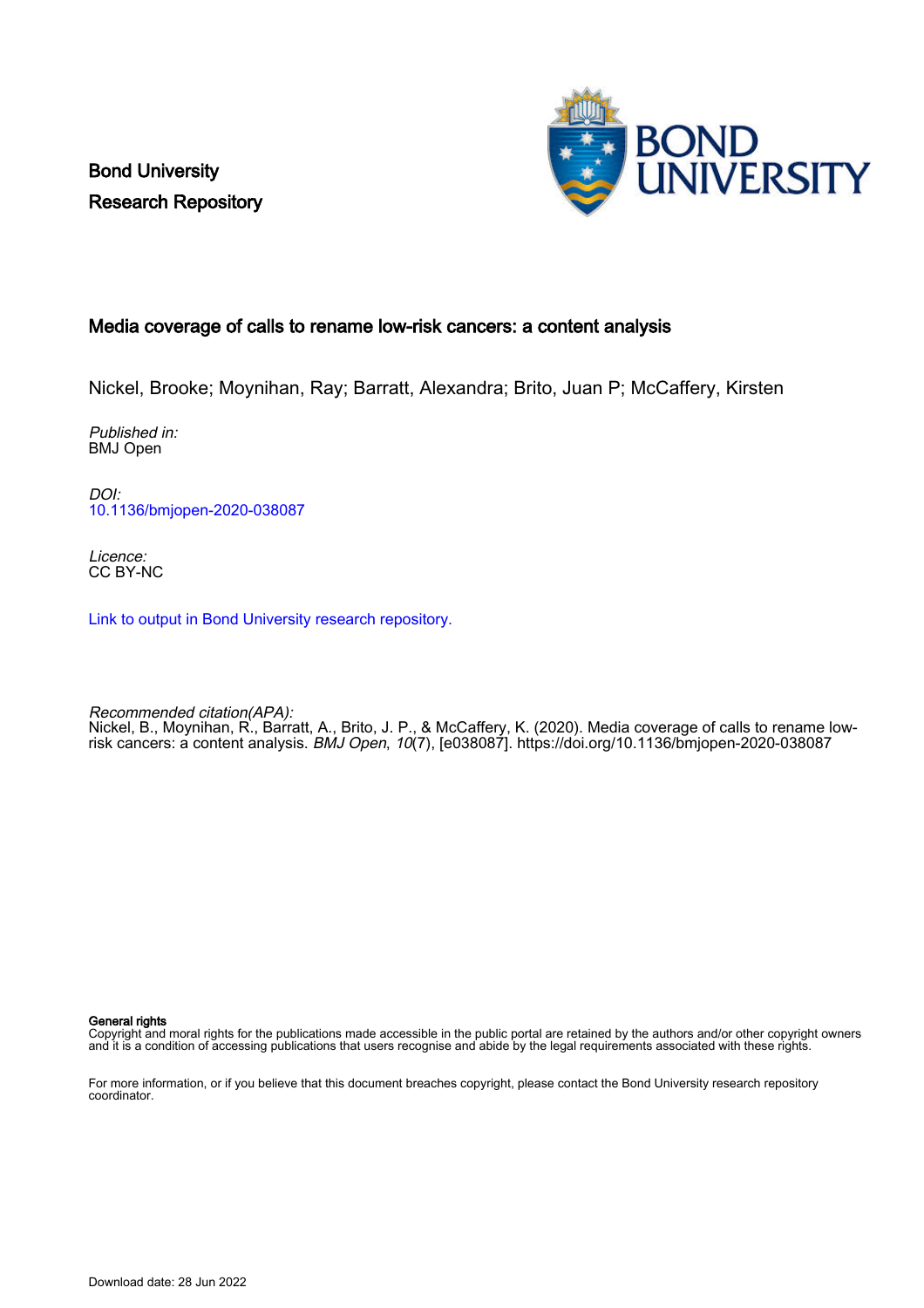# **BMJ Open Media coverage of calls to rename lowrisk cancers: a content analysis**

Brooke Nickel <sup>®</sup>,<sup>1,2</sup> Ray Moynihan,<sup>1,3</sup> Alexandra Barratt,<sup>1</sup> Juan P Brito,<sup>4</sup> Kirsten McCaffer $v^{1,2}$ 

#### **To cite:** Nickel B, Moynihan R, Barratt A, *et al*. Media coverage of calls to rename low-risk cancers: a content analysis. *BMJ Open* 2020;10:e038087. doi:10.1136/ bmjopen-2020-038087

► Prepublication history and additional material for this paper are available online. To view these files, please visit the journal online (http://dx.doi. org/10.1136/bmjopen-2020- 038087).

Received 27 February 2020 Revised 03 June 2020 Accepted 09 June 2020

### Check for updates

© Author(s) (or their employer(s)) 2020. Re-use permitted under CC BY-NC. No commercial re-use. See rights and permissions. Published by BMJ.

<sup>1</sup>Wiser Healthcare, School of Public Health, Faculty of Medicine and Health, The University of Sydney, Sydney, New South Wales, Australia <sup>2</sup>Sydney Health Literacy Lab, School of Public Health, Faculty of Medicine and Health, The University of Sydney, Sydney, New South Wales, Australia 3 Centre for Research in Evidence-Based Practice, Faculty of Health Sciences and Medicine, Bond University, Gold Coast, Queensland, Australia 4 Division of Endocrinology, Diabetes, Metabolism & Nutrition, Mayo Clinic, Rochester, Minnesota, USA

# Correspondence to

Dr Brooke Nickel; brooke.nickel@sydney.edu.au

# ABSTRACT

Objectives The use of more medicalised labels can increase both concern about illness and the desire for more invasive treatment. This study analyses the media's coverage of an Analysis article in *The BMJ* which generated a large amount of high-profile international media coverage. It aims to understand how to better communicate messages about low-risk cancers and overdiagnosis to the public.

Design Content analysis of media coverage. Setting Media was identified by Isentia Media Portal. searched in Google News and cross-checked in Factiva and Proquest databases from August 2018.

Methods Media headlines, full text and open access public comments responding to the coverage on the article proposing to 'rename low-risk conditions currently labelled as cancer' were analysed to determine the main themes. Results 45 original media articles and their associated public comments (n=167) were identified and included in the analysis. Overall, headlines focused on cancer generally and there was little mention of 'low-risk', 'overdiagnosis' or 'overtreatment'. The full text generally presented a more balanced view of the evidence and were supportive of the proposal, however, public responses tended to be more negative towards the idea of renaming low-risk cancers and indicated confusion. Comments seemed to focus on the headlines rather than the full article.

Conclusions This study offers a novel insight into media coverage of the complex and counterintuitive problem of overdiagnosis. Continued deliberation on how to communicate similar topics to the public through the mainstream media is needed. Future work in the area of low-risk cancer communication should consider the powerful impact of people's previous experience with a cancer diagnosis and the criticism about being paternalistic and concealing the truth from patients.

# INTRODUCTION

Over the past few decades, our understanding of cancer has changed. Evidence now demonstrates that some cancers are non-growing or so slow growing that they will never cause harm to an individual if left undetected or untreated. This has raised growing concern about overdiagnosis in cancer. $12$  Overdiagnosis is broadly agreed to be a diagnosis that causes more harm than  $\text{good},^3$  $\text{good},^3$  and can result in subsequent overtreatment. While

# Strengths and limitations of this study

- ► This is the first study to analyse the media and publics' response to a proposal to rename low-risk cancers, a potential strategy to reduce overdiagnosis and overtreatment.
- $\blacktriangleright$  The article received a large amount of high-profile international media coverage which allowed reach in a diverse range of audiences.
- ► Much of the radio and television (TV) media was not accessible following broadcast so was not able to be included in the analysis.
- ► Comments analysed came from a small proportion of the total reader/viewership and may therefore not be representative of the overall public's view on these topics.

there is now evidence of overdiagnosis across a number of types of low-risk cancers, the strongest evidence has been shown in local-ised prostate cancer (Gleason ≤6),<sup>[4](#page-6-2)</sup> low-grade ductal carcinoma in situ (DCIS) of the breast<sup>[5](#page-6-3)</sup> and low-risk papillary thyroid cancer.<sup>[6](#page-6-4)</sup>

Given the potential harms of overtreatment of these low-risk cancers, active monitoring is now recognised as a safe and effective management option. In localised prostate cancer active monitoring has been a recommended management option for a number of years, while in low-risk papillary thyroid cancer it has recently been suggested for very low-risk tumours<sup>[7](#page-6-5)</sup> and is currently being evaluated in randomised trials internationally for low-grade DCIS. $8-10$  However, while conservative management approaches, such as active monitoring, are becoming an option for some patients with low-risk cancer, there is still a strong perception that aggressive immediate treatments are always required.<sup>[11](#page-7-1)</sup> The cancer label currently used to describe these low-risk conditions can affect patient's psychological responses and make it harder for clinicians to recommend and patients to choose active monitoring as a management option because of a strong fear of cancer and assumption that surgery is best.<sup>[12–16](#page-7-2)</sup> Patients, therefore, risk being overtreated resulting in

**BMI**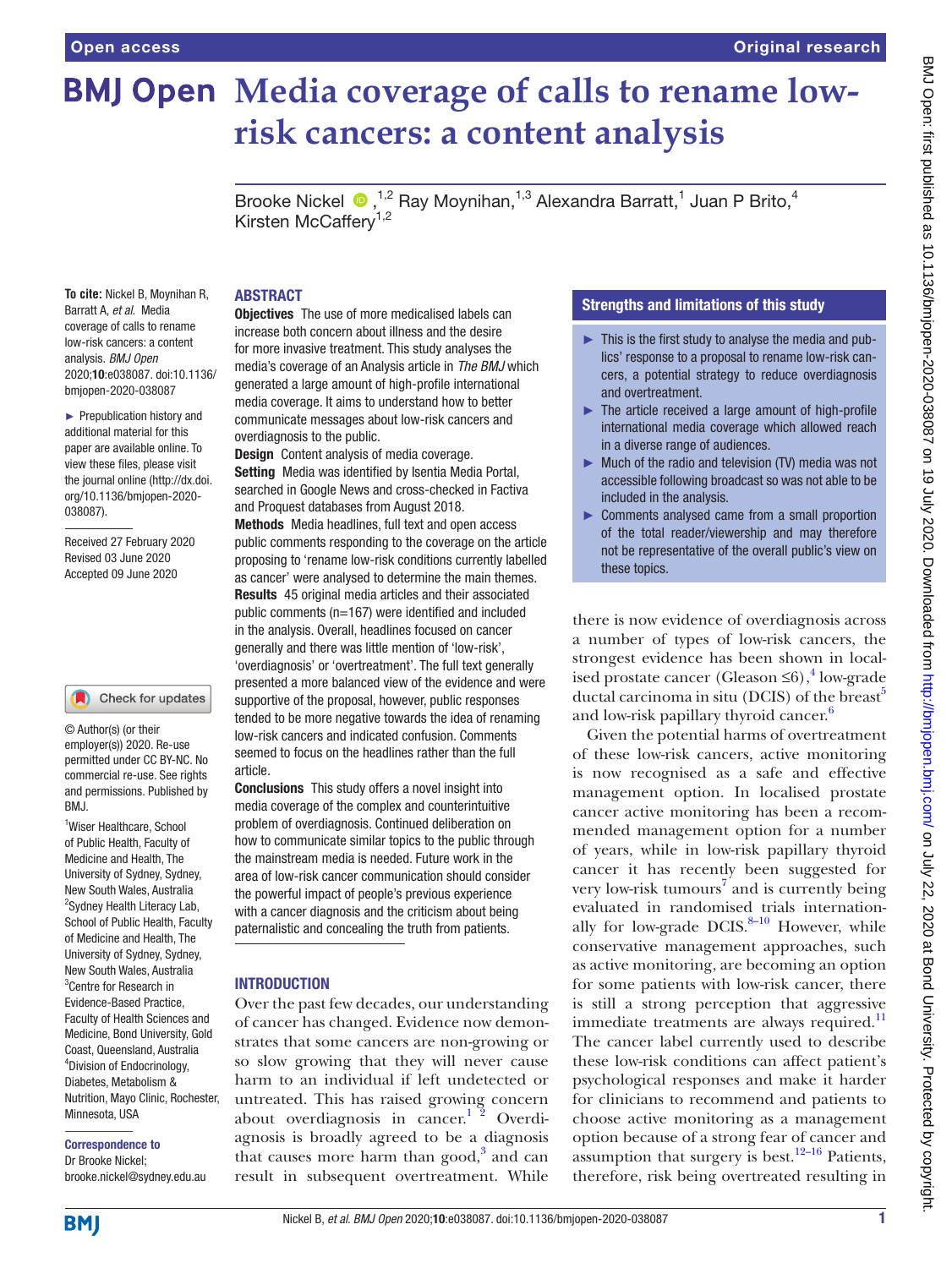important surgical side effects and consequences on their quality of life.

In 2018 we wrote an Analysis article in *The BM*<sup>[17](#page-7-3)</sup> proposing removal of the cancer label for low-risk lesions where there is evidence of overdiagnosis and previous calls to replace the term cancer. The article generated significant high-profile media coverage internationally, including in major national newspapers and on television such as British Broadcasting Corporation (BBC) World news. The majority of what people know or learn about health now comes from media, which presents a major challenge for communicating about complex and counterintuitive concepts such as overdiagnosis. Previous research on the media has shown inaccurate coverage of published scientific papers, $^{18}$  and overstate the benefits while downplaying the harms of medicine.<sup>19</sup> All of this can shape the way people think about their own health. $^{20\ 21}$ This study aims to analyse the media's coverage of the article, and responses to that coverage, to understand how to better communicate messages about low-risk cancers and overdiagnosis to the public.

# **METHODS**

## Study design

A content analysis $^{22}$  of the media coverage of and initial public comments on our BMJ article proposing to 'rename low-risk conditions currently labelled as cancer' was conducted. We chose to conduct this analysis as the article received a significant amount of unexpected media attention, which is quite rare in response to one Analysis article. Content analysis combines qualitative and quantitative methods to analyse text data. It allows for the content and frequency of categories to be reported and is commonly used to analyse media. The study team included public health researchers with an interest in reducing overdiagnosis and overtreatment, a health psychologist, an epidemiologist and an endocrinologist.

#### Procedure

International media referring to the Analysis article were identified by Isentia Media Portal and provided to study authors by The University of Sydney's media team. Insentia is a subscribed service that collates media (online, print, broadcast and social media). Study authors also conducted a comprehensive search in Google News in the year following publication (August 2018–August 2019) and ran searches in Factiva and Proquest (both Australia and New Zealand Newstream and International Newstream) electronic databases from August 2018. Media on similar topics $^{23\,24}$  that were not directly related to *The BMJ* Analysis article were excluded. An academic librarian with expertise in systematic search design assisted with developing a search strategy to specifically capture media relating only to the Analysis article which used explicit keywords such as cancer, low-risk, overtreatment, anxiety, rename, *The BMJ*, Nickel, McCaffery, Moynihan, The University of Sydney. The database searches covered

newspapers (print and online), webnews, major world and academic publications, blogs, magazines, broadcast (TV and radio), podcast transcripts and wire feeds/ services. Any additional media that was found in Google News, Factiva and Proquest was included in the analysis.

We extracted and analysed three domains across each media source: the headline, the full text of the media report and all available open access public comments responding to the coverage, in order to determine the main themes. Only original media sources were included with any duplicates published on other sources excluded. Replies to original public comments were also excluded.

#### Patient and public involvement

No patients involved. Open access public comments were analysed.

### Analysis

The analysis followed an iterative process involving three members of the study team. First, the data were collated in Excel and organised by type of media. Next, two researchers (BN, RM) independently reviewed a subset of the article headlines, full text of articles and public comments (where applicable) and generated a list of recurring themes. These themes were discussed among the two researchers and checked by an additional research (KM) resulting in the development of an initial coding framework. The framework included separate codes for the headlines, full text and comments. Full text and comments could have more than one theme applied. In addition, we analysed and coded for the article's and comments overall support for the proposal to remove the cancer label for low-risk cancers, overall opposition to the proposal, or overall neutrality (neither supporting nor opposing the proposal). Due to their brevity, it was too difficult to classify the headlines into overall support or oppose categories.

The framework was tested by the two researchers and adjusted with further testing and discussion before being finalised. BN applied the final coding framework to all of the data (article headlines, full text of stories and comments), with RM double coding >20%. The level of agreement was tested using Cohen's kappa and indicated a strong level of agreement (k=0.86). Any discrepancies were discussed until a consensus was obtained. BN quantified coding categories and then compared the themes across the three categories to identify any differences or similarities. Descriptive statistical analysis was used to assess the frequency of each code and short quotations from the media text and public comments illustrating a diverse range of the themes are presented in the results.

#### RESULTS

A total of 132 media articles were identified. Articles were excluded if they were duplicates, that is, identical articles published on a different source (n=49), had only published the original press release (n=14) or could not be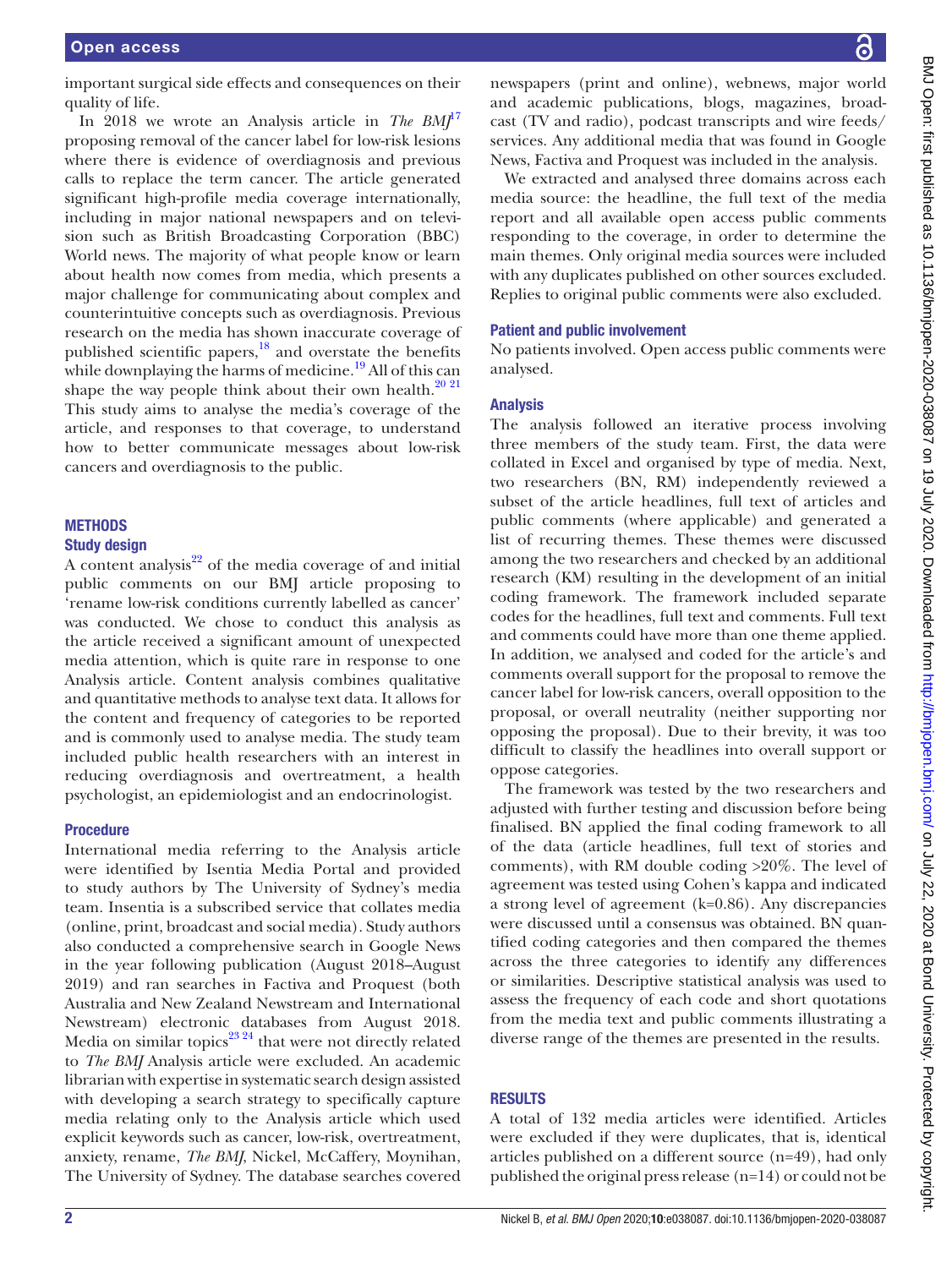<span id="page-3-0"></span>

| <b>Table 1</b> Characteristics of the media coverage included in |
|------------------------------------------------------------------|
| the analysis $(n=45)$                                            |

| $10$ iv and you $11$ iv $1$ |                 |  |  |  |
|-----------------------------|-----------------|--|--|--|
| Media characteristics       | Frequency n (%) |  |  |  |
| Type of media               |                 |  |  |  |
| Online news site            | 20 (44.4)       |  |  |  |
| Online newspaper            | 11 (24.4)       |  |  |  |
| Newspaper (print)           | 6(13.3)         |  |  |  |
| <b>Television news</b>      | 3(6.7)          |  |  |  |
| Academic media site         | 2(4.4)          |  |  |  |
| Online magazine             | 1(2.2)          |  |  |  |
| Radio                       | 1(2.2)          |  |  |  |
| <b>Blog</b>                 | 1(2.2)          |  |  |  |
| Country                     |                 |  |  |  |
| Australia and New Zealand   | 23(51.1)        |  |  |  |
| UK and Europe               | 8(17.8)         |  |  |  |
| <b>USA and Canada</b>       | 6(13.3)         |  |  |  |
| Asia                        | 3(6.7)          |  |  |  |
| <b>Middle East</b>          | 3(6.7)          |  |  |  |
| South America               | 2(4.4)          |  |  |  |
| Public comments available   |                 |  |  |  |
| Yes                         | 14 (31.1)       |  |  |  |
| <b>No</b>                   | 31 (68.9)       |  |  |  |

accessed by the study authors or their media team (n=24). This left 45 original media articles and news stories across various media sources [\(online supplementary appendix](https://dx.doi.org/10.1136/bmjopen-2020-038087) [1\)](https://dx.doi.org/10.1136/bmjopen-2020-038087) and their associated public comments (n=167) to be included in the analysis ([table](#page-3-0) 1). The majority of media articles were from online news sites (44%) and were from Australia and New Zealand (51%). Only 14 of the 45 (31%) articles had public comments available.

### **Headlines**

[Table](#page-3-1) 2 outlines the main coded themes in the headlines and provides an example and the frequency of each theme. The media headlines tended to focus on cancer generally, with some describing cancer as the 'c word' and only a few of the headlines using the terms 'low-risk' which was used in the title of the original Analysis article published in *The BMJ*. Questioning, rethinking or debating cancer was the most prominent theme (35.6%) that was identified in the headlines, followed by the idea that doctors are being

told to or should avoid using the word cancer (20.0%). There was only one headline (2.2%) from an academic media source that used the word 'overdiagnosis' and only 6.7% of the media sources mentioned 'overtreatment', with a combined 11.1% mentioning anxiety and/or overtreatment. As expected, the headlines were short (mean word count=10) and catchy, but did not always reflect the underlying message of the article that removing the cancer label in low-risk conditions that are unlikely to cause harm if left untreated may help reduce overdiagnosis and overtreatment, for example 'Doctors being asked to stop using the 'c-word'.

# Article full text

[Table](#page-4-0) 3 outlines the main coded themes in the full text and provides an example and the frequency of each theme. The comprehensiveness in reporting of the Analysis article varied with the mean word count of the media articles and news stories was 608 words (ranging from 160 to 1594 words).

The majority (n=33, 73.3%) of the media's articles and news stories supported the proposal to rename lowrisk cancers, while only one (2.2%) strongly opposed the proposal and 11 (24.4%) were neutral and did not seem to support the proposal or oppose it. The latter articles and news stories gave a quite balanced view of the proposal stating both the arguments for and criticisms against. All of the articles discussed the evidence that points to the need for change and discussed the negative impact that the cancer label can have. In most of the media this consisted of a statement that recent evidence demonstrates that the term cancer can lead to higher levels of anxiety and greater preferences for more invasive treatments. It also included evidence on how our understanding of cancer has changed in recent years and now shows that some cancers can be non-growing or so slow growing that they will never cause harm if left untreated. The importance of the need for further discussion and deliberation about renaming low-risk cancers and feasibility of changing the terminology (ie, it has been done before) were also mentioned in about a quarter (26.6% and 24.4%, respectively) of the media.

The main opposing view highlighted in 24.4% of the media was the idea that providing better public education and communication to patients that all cancers aren't the same. The articles discussed that there are varying levels of risk and alternative less invasive treatment options

<span id="page-3-1"></span>

| Table 2 Example and frequency of headline themes $(n=45)$ |                                                                                     |               |  |  |  |  |  |
|-----------------------------------------------------------|-------------------------------------------------------------------------------------|---------------|--|--|--|--|--|
| <b>Theme description</b>                                  | <b>Example</b>                                                                      | $\frac{0}{0}$ |  |  |  |  |  |
| Questioning cancer/re-thinking cancer/debate on<br>cancer | 'Rethinking the word cancer: study calls for low-risk forms of 35.6<br>the disease' |               |  |  |  |  |  |
| Doctors told to/doctors should                            | 'Doctors should avoid saying 'cancer' for minor diagnoses'                          | 20.0          |  |  |  |  |  |
| Push for change or overhaul by researchers                | 'Push for cancer diagnosis overhaul'                                                | 17.8          |  |  |  |  |  |
| Reduce anxiety and/or overtreatment                       | 'Drop the C-word to reduce anxiety and overtreatment'                               | 11.1          |  |  |  |  |  |
| Other                                                     | 'Give patients the full truth on cancer: RACGP president elect' 15.6                |               |  |  |  |  |  |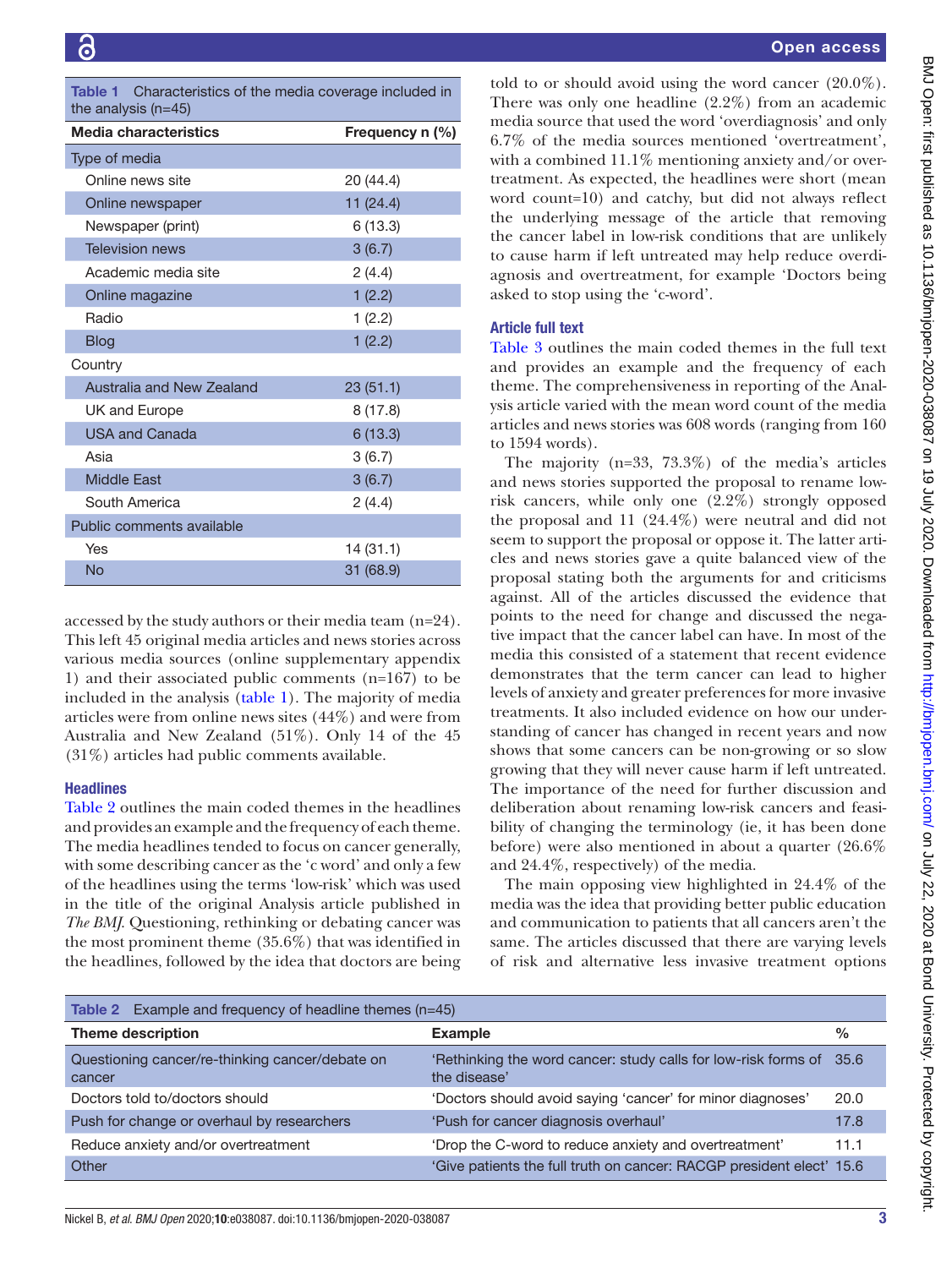<span id="page-4-0"></span>

| <b>Open access</b>                                                |                                                                                                                                                                                                                                                                                                                            | င်                   |
|-------------------------------------------------------------------|----------------------------------------------------------------------------------------------------------------------------------------------------------------------------------------------------------------------------------------------------------------------------------------------------------------------------|----------------------|
| Table 3 Example and frequency of full text themes $(n=45)^*$      |                                                                                                                                                                                                                                                                                                                            |                      |
| <b>Theme description</b>                                          | <b>Example</b>                                                                                                                                                                                                                                                                                                             | $\frac{0}{0}$        |
| <b>Overall supporting renaming proposal</b>                       |                                                                                                                                                                                                                                                                                                                            | 73.3                 |
| Evidence points to need for change                                | 'the call follows a growing body of evidence that describing a condition<br>using terms like 'cancer' can lead to an increased preference for more<br>invasive treatments.'                                                                                                                                                | 100                  |
| Negative impact of the cancer label on<br>patients                | 'Using loaded labels such as 'cancer' can make patients more worried,<br>the authors say, which can cause them to choose more aggressive<br>management options-with more risk of harm.'                                                                                                                                    | 100                  |
| Importance of the need for further<br>deliberation                | 'Cancer Council Australia chief executive Sanchia Aranda yesterday said<br>it was time for a global roundtable on whether the word cancer should be<br>used when communicating with low-risk patients.'                                                                                                                    | 26.6                 |
| Positive towards the feasibility of<br>changing the cancer label  | the cancer label had already been removed from other tumours that<br>evidence had clearly shown to be largely harmless.'                                                                                                                                                                                                   | 24.4                 |
| Doctors support the change                                        | 'I think it's a great initiative,' applauds Alvaro Rodríguez Lescure, vice<br>president of the Spanish Society of Medical Oncology. 'Once you describe<br>an injury as cancer, the patient wants to cut it clean, even though it's not<br>really needed, and you can do an annual ultrasound, for example,' he<br>argues.' | 13.3                 |
| <b>Overall opposing renaming proposal</b>                         |                                                                                                                                                                                                                                                                                                                            | 2.2                  |
| Production of the continue the continue of concerns the continues | <b>CA</b> and the measure of the company of the second of the second of the second of the contract of the contract of                                                                                                                                                                                                      | $\sim$ $\sim$ $\sim$ |

| Overall neither supporting nor opposing proposalt                           |                                                                                                                                                                                                                                                                                                                                                              |      |
|-----------------------------------------------------------------------------|--------------------------------------------------------------------------------------------------------------------------------------------------------------------------------------------------------------------------------------------------------------------------------------------------------------------------------------------------------------|------|
| Negative towards the feasibility of<br>changing the cancer label            | I think it is very important that the oncologists know the natural history of<br>the various neoplasms'                                                                                                                                                                                                                                                      | 4.4  |
| Doctors concerns                                                            | 'But the concern about renaming cancer is that some patients may<br>not be as diligent as they should be in managing their condition, like<br>having regular screenings and check-ups If people with these low-risk<br>conditions drop-out of active surveillance the danger is that they will then<br>develop invasive cancers that are too late to treat.' | 13.3 |
| Patients need to know the truth                                             | 'The newish president of the Royal Australian College of General<br>Practitioners Harry Nespolon says this proposal is dumbing down the<br>advice given to patients. He says we always need to know the truth, the<br>whole truth.'                                                                                                                          | 20.0 |
| Public education/better communication<br>for patient instead of relabelling | 'An alternative approach would be to recalibrate the thresholds so<br>some very low-risk cancers are categorised as benign. If the public was<br>educated that benign signifies very low-risk rather than no risk at all, then<br>anxiety-inducing labels could be avoided.'                                                                                 | 24.4 |

\*Full text could have more than one theme applied.

†Combination of both the supporting and opposing themes.

available instead of relabelling all low-risk cancers. The idea that changing the name of low-risk conditions would be concealing the truth from patients, and doctors concerns about follow-up and not taking the diagnosis as seriously were also highlighted as opposing views (discussed in 20.0% and 13.3% of the media, respectively).

# **Comments**

[Table](#page-5-0) 4 outlines the main coded themes in the comments and provides an example and the frequency of each theme. The public comments were less supportive towards the idea of renaming low-risk cancers, with approximately half (49.7%) opposing the proposal. The themes for opposing the proposal varied, with the idea that 'cancer is cancer' (19.2%), and the need for better education and communication for the public and patients (18.6%) being the main two opposing themes.

Comments coded in these themes discussed the idea that changing the terminology would be misleading and it would be better to simple educate and communicate that cancer does not necessarily mean death and there can be varying risks. The need to reduce unnecessary anxiety and overtreatment was the main theme for supporting the renaming proposal. 13.2% of the comments acknowledged that the 'cancer' label may make patients anxious and more inclined to prefer more invasive treatments. Over a quarter (26.4%) of the comments did not seem to be either supporting or opposing the proposal and 39.5% of the comments had other themes included in which a code did not apply or could not be coded at all. Personal stories about cancer drove many comments across the overarching themes (supporting, opposing and neither supporting/

26.6

24.4

13.3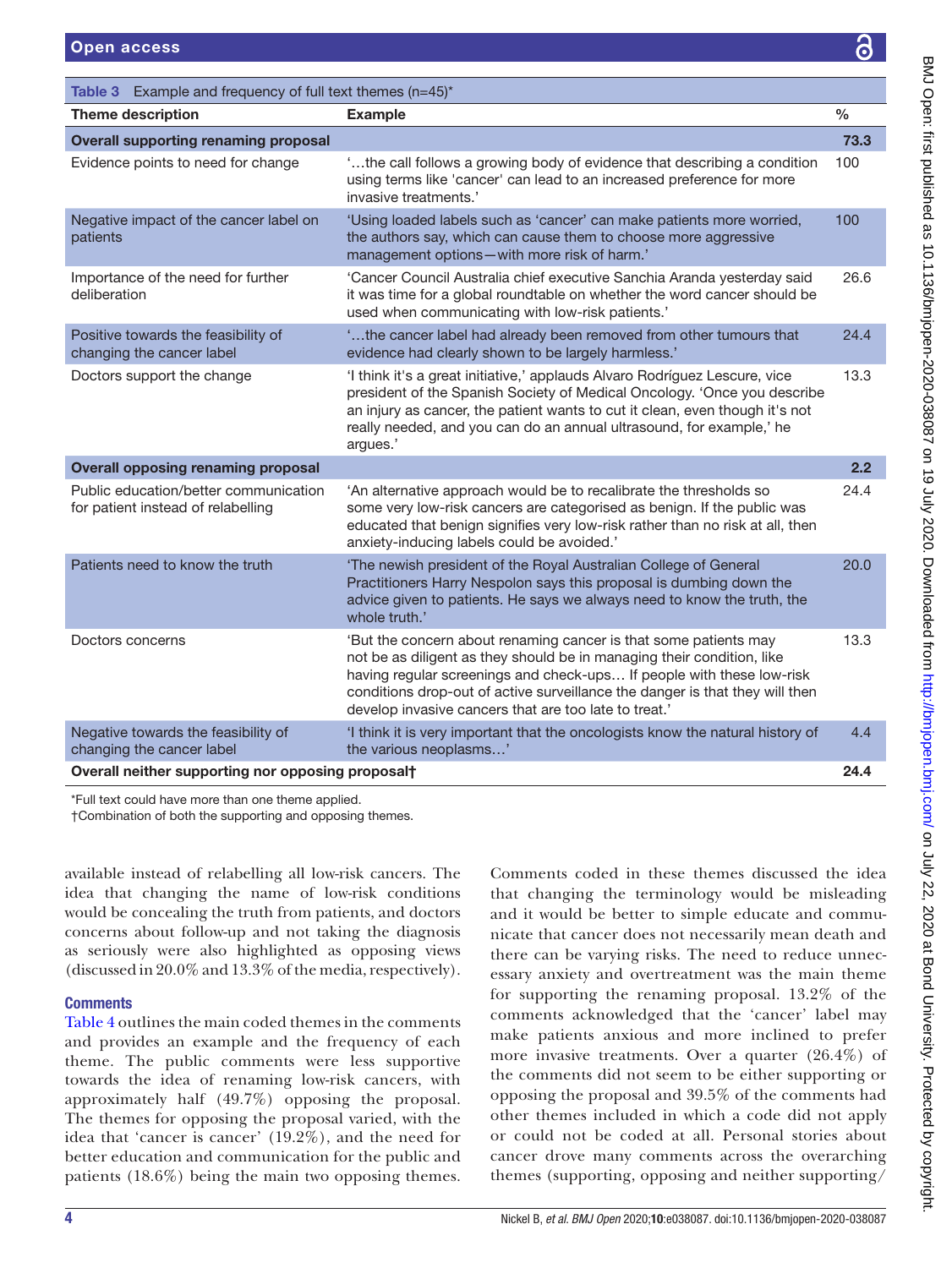<span id="page-5-0"></span>

| Example and frequency of comment themes (n=167)*+<br>Table 4                                                                                                                                                                                                                    |     |  |  |  |
|---------------------------------------------------------------------------------------------------------------------------------------------------------------------------------------------------------------------------------------------------------------------------------|-----|--|--|--|
| $\frac{0}{0}$<br><b>Theme description</b><br><b>Example</b>                                                                                                                                                                                                                     |     |  |  |  |
| <b>Overall supporting renaming proposal</b>                                                                                                                                                                                                                                     |     |  |  |  |
| 13.2 <sup>2</sup><br>Unnecessary anxiety/overtreatment<br>'I must say I agree with the re-labelling. I've personally seen a lot of<br>damage and stress done to patients when they feel the need to act<br>aggressively on neoplasia that is best left alone.'                  |     |  |  |  |
| Cancer is a spectrum<br>'Some cancers are very slow growing and are less likely to kill you<br>than say, a heart attack I welcome the approach taken in the<br>article.'                                                                                                        | 9.6 |  |  |  |
| Overall opposing renaming proposal                                                                                                                                                                                                                                              |     |  |  |  |
| Cancer is cancer<br>'If it's cancer, it's cancer. Changing the word does not change the<br>19.2<br>thing.'                                                                                                                                                                      |     |  |  |  |
| Need for better education/communication<br>'Surely rather than stop using the word cancer for cancer, we should<br>18.6<br>instead educate the population that cancer doesn't=instant death.'                                                                                   |     |  |  |  |
| Can lead to negative implications<br>'Under a microscope the cells have appearances of cancer. To<br>pretend otherwise is to put at risk patients who will not understand<br>this and avoid follow-up.'                                                                         | 9.0 |  |  |  |
| 'The intense anxiety of watchful waiting is stressful Of course,<br>Watchful waiting may cause anxiety<br>treatment of the anxiety would also be desirable to avoid surgery, but<br>I think we underestimate the harm of years/decades of anxiety about<br>cancer progressing.' | 2.4 |  |  |  |
| Overall neither supporting nor opposing<br>26.4                                                                                                                                                                                                                                 |     |  |  |  |
| Other comments/cannot be coded<br>'The real reason? Your nanny state does not want to pay.'<br>39.5                                                                                                                                                                             |     |  |  |  |

\*Comments could have more than one theme applied.

†Not all media sources had public comments available, replies to original comments were excluded.

opposing). The mean word count for the comments was 88 words (ranging from 5 to 607).

# **DISCUSSION**

Overdiagnosis and overtreatment of cancer is a serious concern in modern healthcare.<sup>12</sup> This is the first study to analyse the media and publics' response to a proposal to rename low-risk cancers, a potential strategy to reduce overdiagnosis and overtreatment. Overall, we found that the coverage of the media reports was varied. Most full text articles and news stories reported the evidence well and tended to be positive towards the proposal. In all of the analysed media there was some reference to the evidence for why renaming low-risk cancers was being proposed and the potential harms associated with the cancer label. The articles and news stories often also highlighted the importance of the need for further deliberation before such a change could occur, the feasibility of the change, as well as concerns about the change and potential barriers to making the change. The public comments, however, tended to focus on the headlines, which were brief and usually framed the story around cancer generally.

Our study has important limitations and strengths. First, we were not able to access and analyse the majority of radio interviews and two Australian TV news stories from popular news programmes that were identified by Insentia Media Portal as the transcripts were not available in any of the databases or stored by The University

Nickel B, *et al*. *BMJ Open* 2020;10:e038087. doi:10.1136/bmjopen-2020-038087 5

of Sydney's media team or the broadcaster. Retrospective access to such media is difficult, however, saving media prospectively using platforms which store Uniform Resource Locators (URLs) and webpages so that they cannot be broken or destroyed (eg, VV Impact Tracker or WebSatchel) may help avoid this issue in the future. We also tried our best to crosscheck the media sources using various databases (Google News, Factiva and Proquest) but there still may have been other media that was not captured in the analysis. The majority of the media was from Australia and New Zealand, which occupies a small proportion of the worldwide coverage. Furthermore, comments that were analysed only came from a very small proportion of the total reader/viewership. While these comments add value to the analysis and give an insight into aspects of public understanding and acceptability of these topics, it cannot be seen in any way to be representative of the public's overall response. Lastly, although the analysis followed a robust process that has been successfully used by the study authors in the past, the coding framework was developed and the coding was carried out by two of the authors on *The BMJ* Analysis article and therefore may be subject to their views and biases on the topic. To our knowledge, however, this is the only study which has analysed the media's coverage of low-risk cancers and topics related to overdiagnosis and overtreatment. The large amount of high-profile national and international media coverage that *The BMJ* Analysis article attracted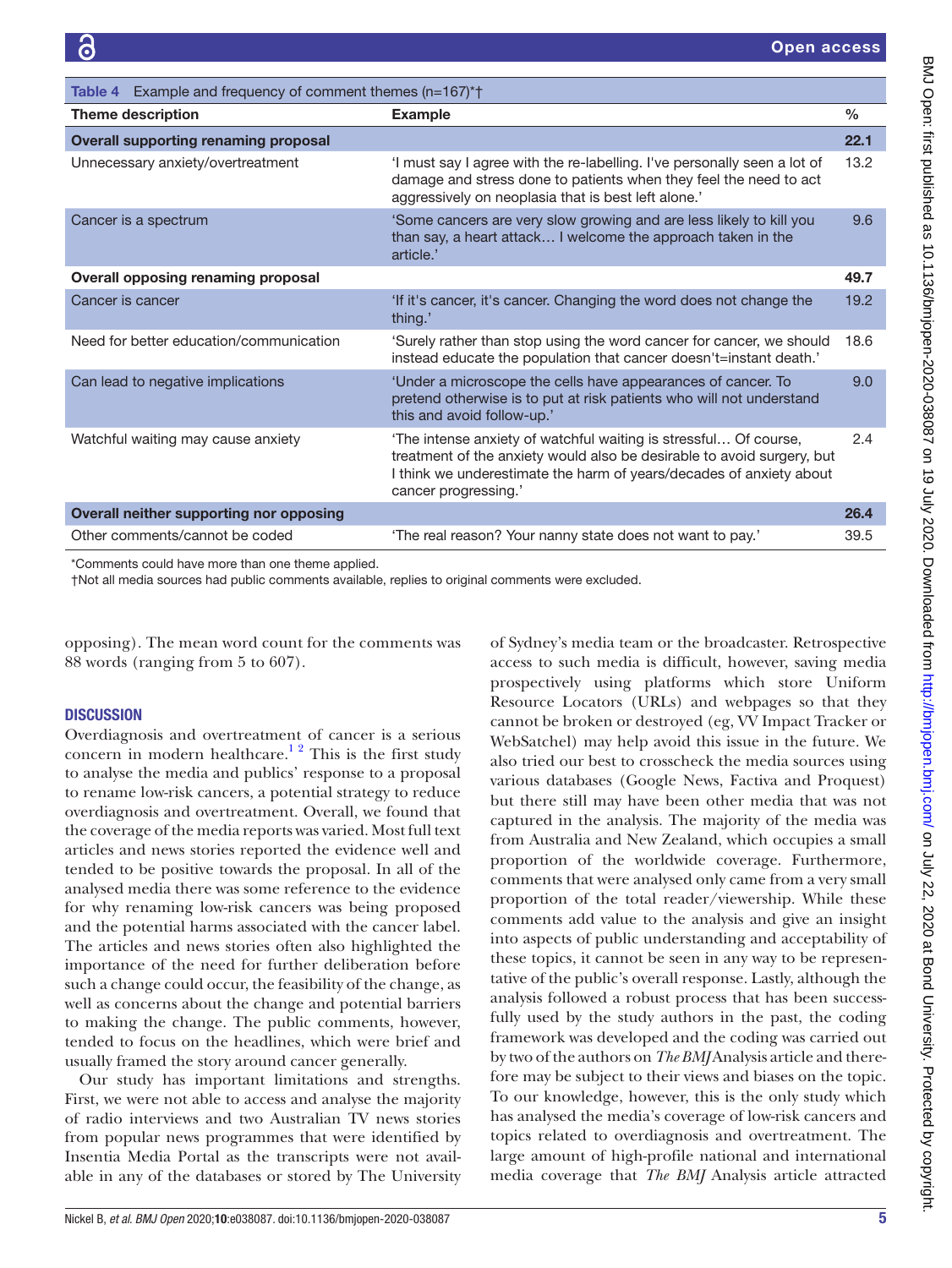meant that its messages were widely disseminated across mainstream and academic media sites and programmes. This meant that the public had the opportunity to read, view, listen and in some cases respond to the proposal to rename low-risk cancers. Using the well-established method of content analysis $22$  allowed us to make rigourous judgements and valid inferences on the themes arising from the media reporting of our article.

How the media reports health and medical topics can have a profound influence on how the public perceives health risks and make decisions about their own health.<sup>[20 21](#page-7-6)</sup> Given the brevity of media headlines however, and their purpose to pull readers in, they cannot convey the complexity of the full article to readers. For some of those readers making comments, the dominant notion of cancer and individual's previous experiences with cancer seemed to overshadow the article's main messages. Many of those who responded felt that 'cancer is cancer' and renaming it would be concealing the truth from patients. Similar to previous findings,  $25$  some of the public as well as clinicians who were interviewed in the media also believed that better public and patient education about the lowrisk nature of some cancers could be a better strategy to curtail overdiagnosis and overtreatment. Acceptability and difficultly in understanding the strategy to rename low-risk cancers in order to avoid the harms associated with the cancer label and overdiagnosis and overtreatment is not surprising. The general lack of awareness of these topics has been found across a number of recent studies $25-31$  and the highly positive and widespread public enthusiasm towards cancer screening and early detection has been documented. $32 \frac{33}{11}$  It is important to note that the underlying aim of the original Analysis article was to try and explain the complexities of the low-risk nature of some cancers and provide as much scientific data about the harms as well as the benefits of diagnosis and treatment of low-risk cancers and the potential impact that comes from the cancer label. Communication that follows such an article or study may need to better provide the evidence in a way that people can relate to so that they become more generally aware of these risks and benefits. It also should be noted that the title of the original Analysis article was about 'renaming' low-risk cancers rather than 'reclassifying' or 'recalibrating' low-risk cancers which may have understandably led to a misinterpretation that we were advocating to just give these conditions new names and be deceptive to patients rather than thinking about or classifying the entire condition differently.

It has been shown that the concept of overdiagnosis is difficult to understand and highly emotive as it can often be driven by fear and discomfort with uncertainty. $34$  As such, overdiagnosis is often misunderstood or misinterpreted.<sup>35</sup> 36 The media can play a major role in facilitating broader public discussion of the concept of overdiagnosis and overtreatment, potentially influencing public, patient and clinician beliefs, and health systems change.<sup>37</sup> 38</sup> This study offers a novel insight into media coverage of the complex and counter-intuitive problem of overdiagnosis.

It demonstrates the need for on-going deliberations about the optimum communication of similar topics to the public via mainstream media. Notably, future work specifically in the area of low-risk cancer communication will need to consider the powerful impact of people's previous experience with a cancer diagnosis and the criticism about being paternalistic and concealing the truth from patients, as this has also been shown in our focus group work on the topic. $25$  As new screening, testing and imaging technologies continue to emerge identifying smaller and smaller cancerous lesions—many of which will be benign in biological behaviour—the need to design and evaluate strategies to inform and engage with the mainstream media and the public about cancer overdiagnosis risk is becoming more and more important.

#### Twitter Brooke Nickel [@brooke\\_nickel](https://twitter.com/brooke_nickel)

Contributors BN, RM, AB, JPB and KM conceived the study. BN, RM and KM were involved in designing the study and data analysis. BN drafted the manuscript. All authors contributed to the interpretation of the analysis, and critically revised and approved the manuscript.

Funding This project was supported by a National Health and Medical Research Council (NHMRC) Centre for Research Excellence Grant (1104136). KM is supported by an NHMRC Principal Research Fellowship (1121110).

Competing interests RM and AB are members of the Scientific Committee of Preventing Overdiagnosis international conferences. RM, AB and KM are lead investigators on Wiser Healthcare a research collaboration to reduce overdiagnosis and overtreatment.

Patient consent for publication Not required.

Ethics approval The study was approved by the University of Sydney Human Research Ethics Committee (2019/773).

Provenance and peer review Not commissioned; externally peer reviewed.

Data availability statement No data are available.

Open access This is an open access article distributed in accordance with the Creative Commons Attribution Non Commercial (CC BY-NC 4.0) license, which permits others to distribute, remix, adapt, build upon this work non-commercially, and license their derivative works on different terms, provided the original work is properly cited, appropriate credit is given, any changes made indicated, and the use is non-commercial. See: [http://creativecommons.org/licenses/by-nc/4.0/.](http://creativecommons.org/licenses/by-nc/4.0/)

#### ORCID iD

Brooke Nickel <http://orcid.org/0000-0002-8100-4278>

#### <span id="page-6-0"></span>REFERENCES

- 1 Welch HG, Black WC. Overdiagnosis in cancer. *[J Natl Cancer Inst](http://dx.doi.org/10.1093/jnci/djq099)* 2010;102:605–13.
- 2 Glasziou PP, Jones MA, Pathirana T, *et al*. Estimating the magnitude of cancer overdiagnosis in Australia. *Med J Aust* 2020;2020.
- <span id="page-6-1"></span>Carter SM, Rogers W, Heath I, *et al*. The challenge of overdiagnosis begins with its definition. *[BMJ](http://dx.doi.org/10.1136/bmj.h869)* 2015;350:h869.
- <span id="page-6-2"></span>4 US Preventive Services Task Force, Grossman DC, Curry SJ, *et al*. Screening for prostate cancer: US preventive services Task force recommendation statement. *[JAMA](http://dx.doi.org/10.1001/jama.2018.3710)* 2018;319:1901–13.
- <span id="page-6-3"></span>5 Independent UK Panel on Breast Cancer Screening. The benefits and harms of breast cancer screening: an independent review. *[Lancet](http://dx.doi.org/10.1016/S0140-6736(12)61611-0)* 2012;380:1778–86.
- <span id="page-6-4"></span>6 Vaccarella S, Franceschi S, Bray F, *et al*. Worldwide Thyroid-Cancer epidemic? the increasing impact of overdiagnosis. *[N Engl J Med](http://dx.doi.org/10.1056/NEJMp1604412)* 2016;375:614–7.
- <span id="page-6-5"></span>7 Haugen BR, Alexander EK, Bible KC, *et al*. 2015 American thyroid association management guidelines for adult patients with thyroid nodules and differentiated thyroid cancer: the American thyroid association guidelines Task force on thyroid nodules and differentiated thyroid cancer. *[Thyroid](http://dx.doi.org/10.1089/thy.2015.0020)* 2016;26:1–133.